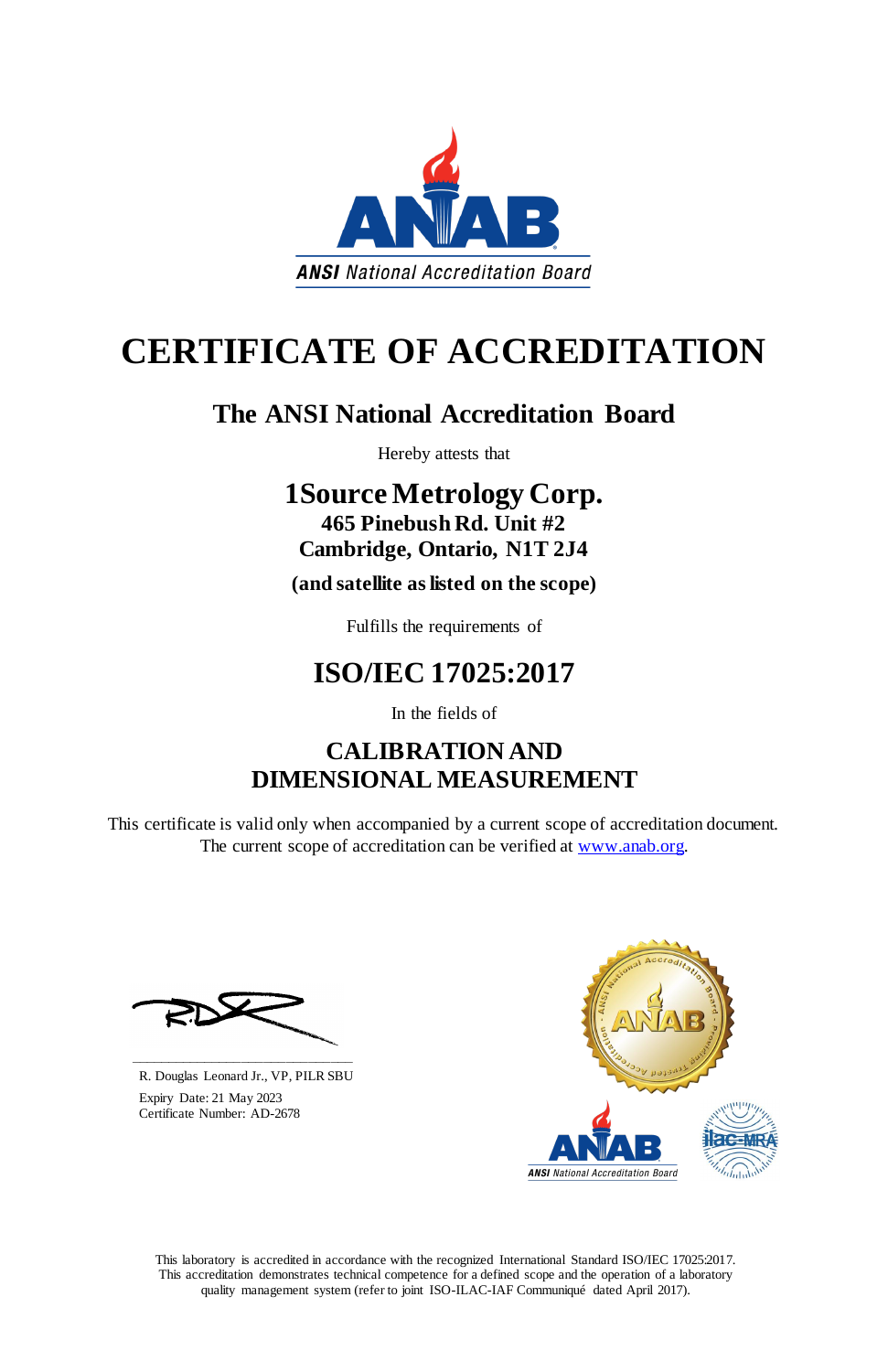

# **SCOPE OF ACCREDITATION TO ISO/IEC 17025:2017**

# **1Source Metrology Corp.**

465 Pinebush Rd. Unit #2 Cambridge, Ontario, N1T 2J4 Bill Reilly 905-988-0165

### **CALIBRATION AND DIMENSIONAL MEASUREMENT**

Valid to: **May 21, 2023** Certificate Number: **AD-2678** 

### **CALIBRATION**

#### **Length – Dimensional Metrology**

| <b>Parameter / Equipment</b>                                                                                              | Range                                                                                         | <b>Expanded Uncertainty of</b><br><b>Measurement</b> $(+/-)$ <sup>2</sup>      | <b>Reference Standard, Method</b><br>and/or Equipment                                         |
|---------------------------------------------------------------------------------------------------------------------------|-----------------------------------------------------------------------------------------------|--------------------------------------------------------------------------------|-----------------------------------------------------------------------------------------------|
| Coordinate Measuring<br>Machines $(CMMs)$ —<br>CMMs Used for<br><b>Measuring Linear</b><br>Dimensions <sup>1</sup>        | $(10 to 1 010)$ mm                                                                            | $(1.3 + 0.004 4L) \,\mathrm{\mu m}$                                            | ISO 10360-2 using<br><b>Step Gauges as references</b>                                         |
| <b>Coordinate Measuring</b><br>Machines $(CMMs)$ —<br>CMMs Used for<br><b>Measuring Linear</b><br>Dimensions <sup>1</sup> | $(10 to 5 000)$ mm                                                                            | $(1.5 + 0.004L) \,\mathrm{\upmu m}$                                            | ISO 10360-2 using<br>Laser Interferometer and<br>Gauge Block as references                    |
| Profile Projectors <sup>1</sup><br>Length $(X & Y$ axis)<br>Squareness between X axis<br>and Y axis<br>Angle              | $(5 \text{ to } 300) \text{ mm}$<br>$X/Y$ travel up to 100 mm<br>$0^{\circ}$ to $180^{\circ}$ | $(2.4 + 0.003L) \,\mathrm{\upmu m}$<br>$3.2 \,\mathrm{\mu m}$<br>$0.017^\circ$ | JIS B 7184:1999<br>using Glass Scales,<br>squareness standard and<br>protractor as references |

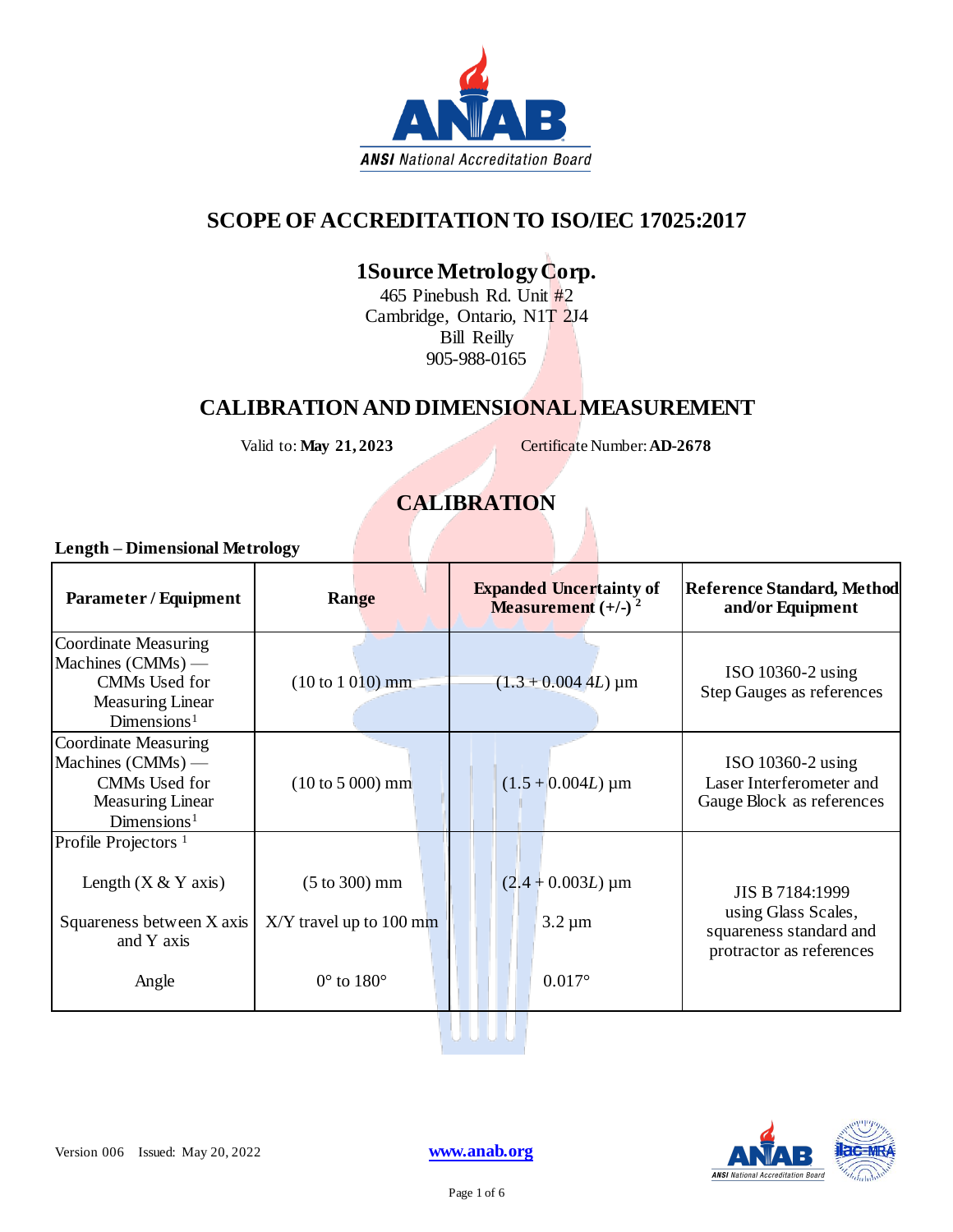

#### **Length – Dimensional Metrology**

| <b>Parameter / Equipment</b>                                                             | Range                                      | <b>Expanded Uncertainty of</b><br>Measurement $(+/-)$ <sup>2</sup> | <b>Reference Standard, Method</b><br>and/or Equipment                                                                                                       |
|------------------------------------------------------------------------------------------|--------------------------------------------|--------------------------------------------------------------------|-------------------------------------------------------------------------------------------------------------------------------------------------------------|
| <b>Thread Plug Gauges</b><br><b>Pitch Diameter</b><br>Major Diameter                     | Up to $101.6$ mm<br>Up to $101.6$ mm       | $(1.7 + 0.06L) \,\mathrm{\upmu m}$<br>$(0.8 + 0.04L)$ µm           | ASME B1-16M-1984 (R2016)<br>& ASME B1-2-1983<br>(R2007/R2017) using Pratt $&$<br>Whitney Supermicrometer,<br>Gauge Blocks and Thread<br>Wires as references |
| <b>Thread Ring Gauges</b>                                                                | Up to $101.6$ mm                           | $8 \mu m$                                                          | ASME B1-16M-1984 (R2016)<br>& ASME B1-2-1983<br>(R2007/R2017) using<br>Calibrated Master Set Plugs as<br>references                                         |
| Plain Plug/Pin Gauges                                                                    | Up to $101.6$ mm                           | $(0.8 + 0.03L)$ µm                                                 | ASME B89-1-5-1998 (R2019)<br>using Pratt & Whitney<br>Supermicrometer and Gauge<br>Blocks as references                                                     |
| Plain Ring Gauges                                                                        | Up to $152.4$ mm                           | $(0.7 + 0.05L) \,\mathrm{\upmu m}$                                 | ASME B89.1.6-2002 (R2012)<br>using Federal Horizontal<br>Master Comparator and Gauge<br>Blocks as references                                                |
| Granite Surface Plates <sup>1</sup><br><b>Overall Flatness</b><br>Flatness of Local Area | Diagonal: Up to 6 000 mm<br>Up to $0.5$ mm | $(1.3 + 0.1D) \,\mu m$<br>$0.23 \mu m$                             | Fed GGG-P-463c using<br>Tesa TT20 &<br>Autocollimator<br>$(D)$ is the length of the<br>diagonal in meters)                                                  |
| Calipers                                                                                 | $(0 to 304.8)$ mm                          | $(2 + 0.01L) \mu m + 0.6R$                                         | ASME B89.1.14-2018 using<br>Gauge Blocks as references<br>(R=gauge resolution in mm)                                                                        |
| <b>Outside Micrometers</b>                                                               | $(0 to 25.4)$ mm                           | $0.51 \mu m + 0.007L + 0.6R$                                       | ASME B89.1.13 - 2013 using<br>Gauge Blocks as references<br>(R=gauge resolution in mm)                                                                      |
| Depth Micrometers                                                                        | $(0 to 25.4)$ mm                           | $0.52 \mu m + 0.004L + 0.6R$                                       | ASME B89.1.13 - 2013 using<br>Gauge Blocks as references<br>(R=gauge resolution in mm)                                                                      |
| <b>Height Gauges</b>                                                                     | $(0 to 914.4)$ mm                          | $4.8 \mu m + 0.0067L + 0.6R$                                       | JIS B 7517-2018 using gauge<br>Blocks and/or Step Gauges as<br>references (R=gauge<br>resolution inmm)                                                      |

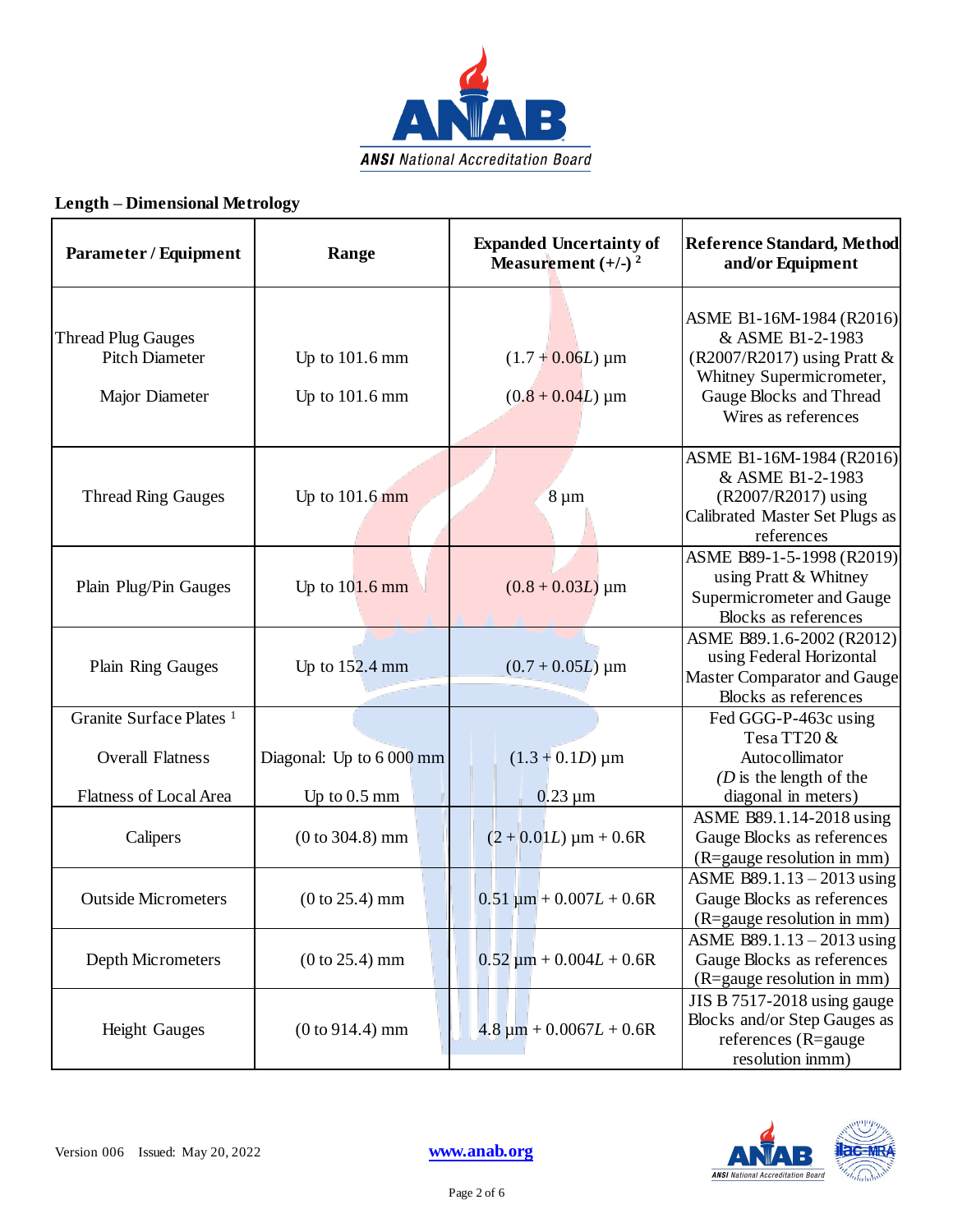

#### **Length – Dimensional Metrology**

| <b>Parameter / Equipment</b>             | Range            | <b>Expanded Uncertainty of</b><br>Measurement $(+/-)$ <sup>2</sup> | <b>Reference Standard, Method</b><br>and/or Equipment                                                                       |
|------------------------------------------|------------------|--------------------------------------------------------------------|-----------------------------------------------------------------------------------------------------------------------------|
| Dial Indicators                          | $(0 to 25.4)$ mm | $1.3 \mu m + 0.0022L + 0.6R$                                       | ASME B89.1.10M -<br>$2001(R2021)$ using Pratt &<br>Whitney Supermicrometer as<br>reference (R=gauge resolution<br>$in mm$ ) |
| <b>Test Indicators</b>                   | $(0 to 10)$ mm   | $1.3 \mu m + 0.01L + 0.6R$                                         | ASME B89.1.10M -<br>$2001(R2021)$ using Pratt &<br>Whitney Supermicrometer as<br>reference (R=gauge resolution<br>$in mm$ ) |
| <b>Snap Gauges</b><br>(Adjustable/Fixed) | $(0 to 500)$ mm  | $(2.7 + 0.01L)$ µm                                                 | Internal procedure WI-25<br>using Gauge Blocks as<br>reference and CMM as direct<br>measurement                             |

#### **Mass and Mass Related**

| <b>Parameter / Equipment</b>                                 | Range                         | <b>Expanded Uncertainty of</b><br>Measurement $(+/-)$ | <b>Reference Standard, Method</b><br>and/or Equipment |
|--------------------------------------------------------------|-------------------------------|-------------------------------------------------------|-------------------------------------------------------|
|                                                              | HRA:                          |                                                       |                                                       |
|                                                              | Low                           | 0.48 HRA                                              |                                                       |
|                                                              | Medium                        | 0.54 HRA                                              |                                                       |
| Indirect Verification of<br>Rockwell Hardness                | High                          | 0.35 HRA                                              | Indirect verification                                 |
| Testers $1$                                                  | HRC:<br>Low<br>Medium<br>High | 0.49 HRC<br>$0.74$ HRC<br>0.38 HRC                    | method per ASTM<br>E <sub>18</sub>                    |
|                                                              | HREW:                         |                                                       |                                                       |
| Indirect Verification of<br>Rockwell Hardness<br>Testers $1$ | Low                           | 0.66 HREW                                             |                                                       |
|                                                              | Medium                        | <b>0.75 HREW</b>                                      | Indirect verification<br>method per ASTM<br>E18       |
|                                                              | High                          | <b>0.63 HREW</b>                                      |                                                       |
|                                                              | HRBW:                         |                                                       |                                                       |
|                                                              | Low                           | 1.20 HRBW                                             |                                                       |
|                                                              | Medium                        | $0.81$ HRBW                                           |                                                       |
|                                                              | High                          | 0.55 HRBW                                             |                                                       |

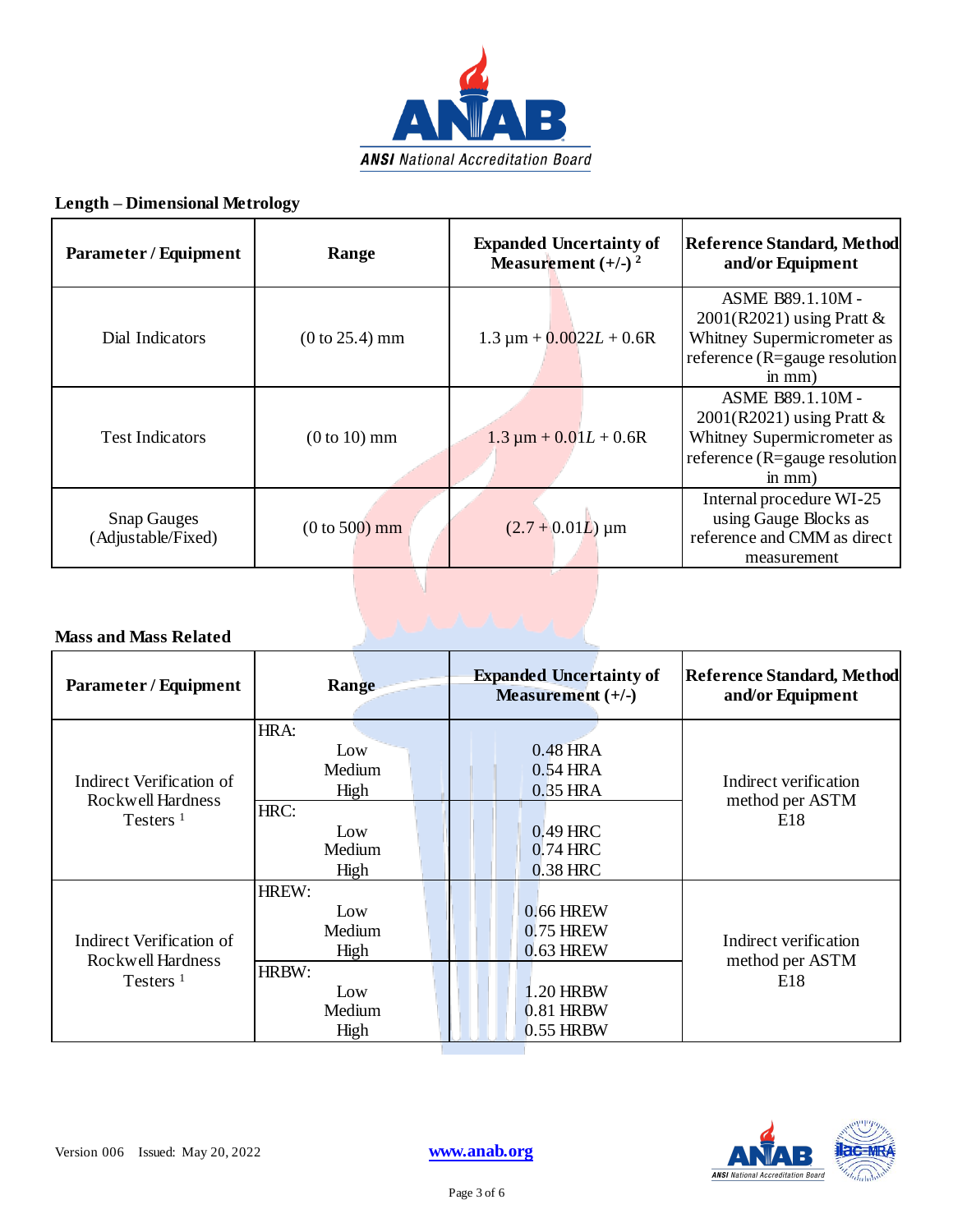

#### **Mass and Mass Related**

| <b>Parameter / Equipment</b> | Range          | <b>Expanded Uncertainty of</b><br>Measurement $(+/-)$ | <b>Reference Standard, Method</b><br>and/or Equipment |
|------------------------------|----------------|-------------------------------------------------------|-------------------------------------------------------|
|                              | <b>HR15N:</b>  |                                                       |                                                       |
|                              | Low            | 0.49 HR15N                                            |                                                       |
|                              | Medium         | 0.71 HR15N                                            |                                                       |
|                              | High           | 0.31 HR15N                                            |                                                       |
|                              | <b>HR30TS:</b> |                                                       |                                                       |
|                              | Low            | 0.83 HR30TS                                           |                                                       |
|                              | Medium         | 0.68 HR30TS                                           |                                                       |
|                              | High           | 0.55 HR30TS                                           |                                                       |
|                              | <b>HR30N:</b>  |                                                       |                                                       |
|                              | Low            | 0.49 HR30N                                            |                                                       |
|                              | Medium         | 0.86 HR30N                                            |                                                       |
|                              | High           | 0.40 HR30N                                            |                                                       |
|                              | HR15TW:        |                                                       |                                                       |
|                              | Low            | 0.61 HR15TW                                           |                                                       |
|                              | Medium         | 0.47 HR15TW                                           |                                                       |
|                              | High           | 0.58 HR15TW                                           |                                                       |
|                              | HR30TW:        | 0.74 HR30TW                                           |                                                       |
|                              | Low            | 0.45 HR30TW                                           |                                                       |
|                              | Medium         | 0.50 HR30TW                                           |                                                       |
|                              | High           |                                                       |                                                       |
|                              | <b>HR45N:</b>  |                                                       |                                                       |
|                              | Low            | 0.66 HR45N                                            |                                                       |
|                              | Medium         | 0.82 HR45N                                            |                                                       |
|                              | High           | 0.44 HR45N                                            |                                                       |
|                              | HR45TW:        |                                                       |                                                       |
|                              | Low            | 0.77 HR45TW                                           |                                                       |
|                              | Medium         | 0.52 HR45TW                                           |                                                       |
|                              | High           | 0.57 HR45TW                                           |                                                       |



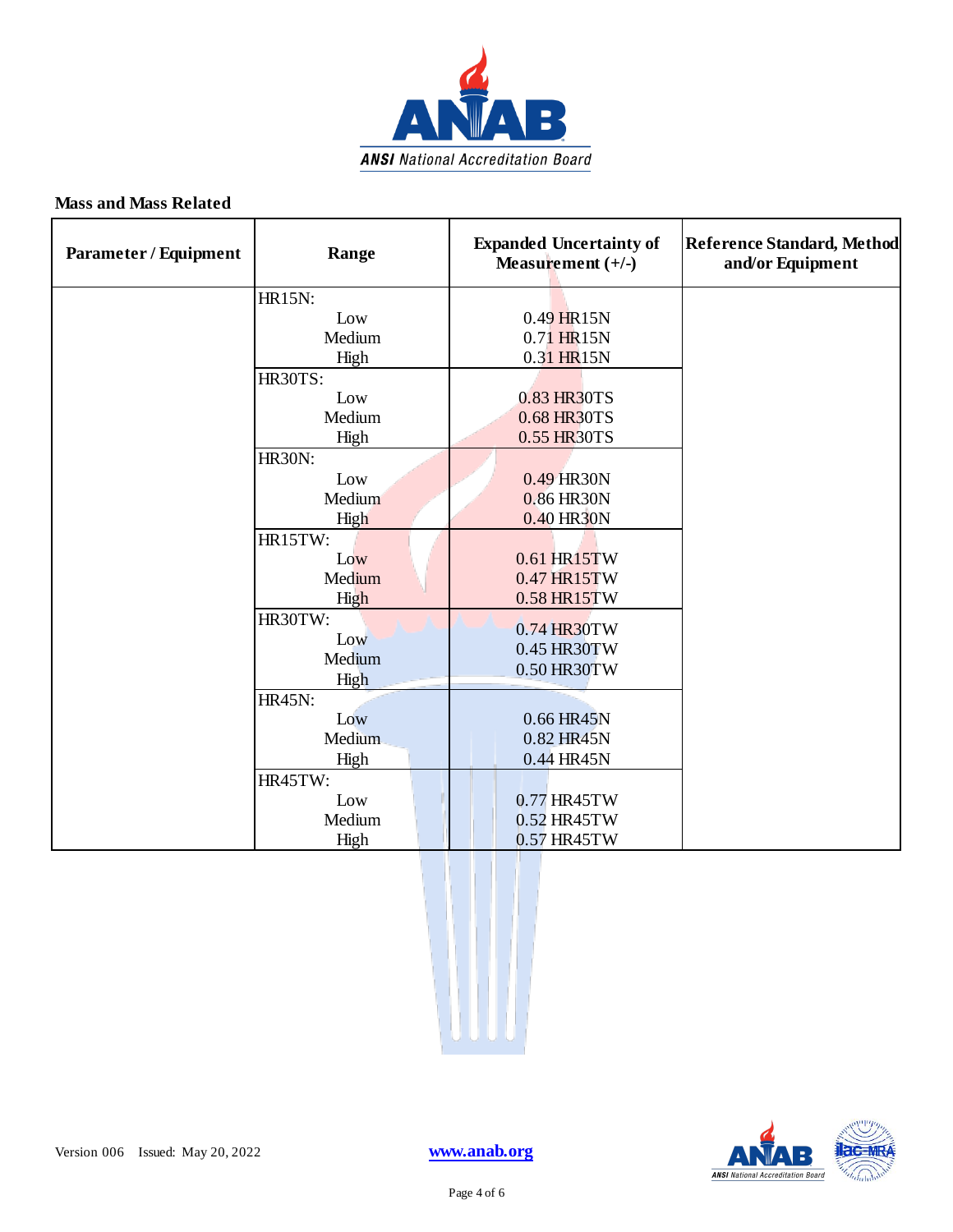

### **DIMENSIONAL MEASUREMENT**

#### **3 Dimensional**

| э глиенsюпаг                         |                                                                  |                                                                    |                                                                                                  |
|--------------------------------------|------------------------------------------------------------------|--------------------------------------------------------------------|--------------------------------------------------------------------------------------------------|
| <b>Parameter</b>                     | Range                                                            | <b>Expanded Uncertainty of</b><br>Measurement $(+/-)$ <sup>2</sup> | Reference Standard,<br>Method and/or<br><b>Equipment</b>                                         |
| Dimensional Measurement<br>3D        | X: Up to 1200 mm<br>Y: Up to 2000 mm<br>Z: Up to 1000 mm         | $(4.2 + 0.03L) \,\mathrm{\upmu m}$                                 | Coordinate Measuring<br>Machine utilized as<br>Reference Standard for<br>Dimensional Measurement |
| <b>Dimensional Measurement</b><br>3D | X: Up to 900 mm<br>Y: Up to $1500 \text{ mm}$<br>Z: Up to 800 mm | $(3.2 + 0.03L) \,\mathrm{\upmu m}$                                 | Coordinate Measuring<br>Machine utilized as<br>Reference Standard for<br>Dimensional Measurement |
| <b>Dimensional Measurement</b><br>3D | X: Up to 1000 mm<br>Y: Up to 1000 mm<br>Z: Up to 600 mm          | $(2.5 + 0.03L) \,\mathrm{\upmu m}$                                 | Coordinate Measuring<br>Machine utilized as<br>Reference Standard for<br>Dimensional Measurement |